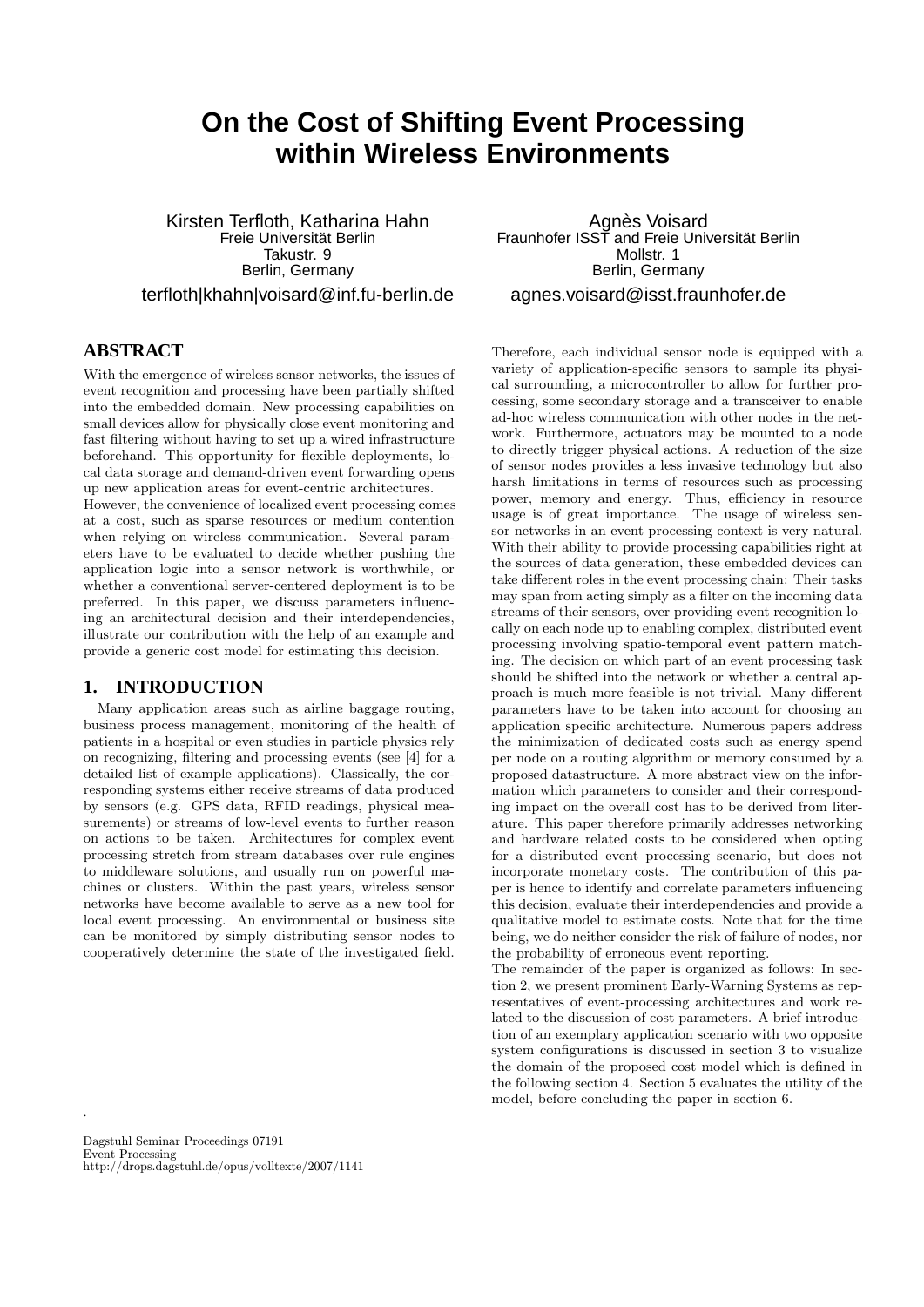# **2. RELATED WORK**

Reduction of costs in its various occurrences is the target to achieve for most research contributions. Therefore, the presentation of specific optimizations in this section is avoided in favor of focussing on three topics: After relating the contribution of this paper to previous work done in the event filtering domain, a variety of existing or past projects that can benefit from having a cost estimation model is pointed out. We also reference two projects of the networking domain that consider common tradeoffs in system and algorithmic design. In the past years, a significant amount of work has been carried out in the area of event filtering, and more particularly event selection and consumption (see e.g. [11]). In this paper, we study two reference infrastructures (i.e., centralized and decentralized) to support these basic event operators. As far as event definition is concerned, it is now common to distinguish atomic, simple event (e.g., the value of a temperature sensor at a certain time) from complex events, made of other (complex or atomic) events, see [7]). As stated in [1] the composition of events can be based on a casual, spatial, or temporal correlation. Here, we focus on spatial and temporal correlations and the two architectures that serve as a reference in the paper support complex event processing (CEP). A specific class of event processing systems dealing with data gathered from distributed data sources are Early-Warning Systems (EWS). These include i.e. the Tsunami Early Warning System presented in [5], a seismic EWS for nuclear power plants described in [10] or a wildfire warning system presented in [3] to name but a few. The devices utilized to take measurements range from seismic stations in the first cases to embedded sensor nodes in the latter, employing wireless connectivity either through satellite or radio communication towards a central processing entity. Another warning system that furthermore not only collects data, but also provides a feedback loop to control and re-adjusts its data sources is a warning system for hazardous weather conditions presented by Kurose et. al. in [6]. Data provided by low-power X-band radars concerning the lowest few kilometers of the earth's atmosphere is forwarded to a central command and control entity where event features are extracted and stored in a feature repository. Dependent on these features, end-user preferences and policies to identify areas of meteorological interest, a control loop optimizes the configuration of each radar and sends back this repositioning information to the participating nodes accordingly. This collaborative work of the data sources can be used to provide a better precision and sensitivity of the meteorological data for a monitored region in the atmosphere, thus a better resolution than can be obtained by a single radar. In the discussion on future challenges, the authors point out the necessity to evaluate distributed event detection in networks featuring scarce resources to still be able to provide maximal system utility.

Especially in the domain of embedded networked sensors where resource constraints force an application programmer to consider system behavior before the actual deployment, a number of publications illustrate tradeoffs between system parameters. In [9] a hash table approach for storing events inside a sensor network instead of streaming them towards a base station is suggested. The authors provide an estimation for the communication costs the network is exposed to for different types of storage and varying numbers of events and queries for events. They suggest a mechanism for load

balancing among the nodes and thus illustrate the tradeoff between push- and pull-based data acquisition in sensor networks. A tradeoff between computation and communication has been identified in [8], proving communication to be the most energy intense operation on a node. A common technique to avoid energy wastage is to aggregate data before sending it, thus favor local processing on the nodes wherever possible.

## **3. SCENARIO DESCRIPTION**

To illustrate the scope and application area of our cost estimation model and provide an idea of the impact it may have on planning future system architectures, two complementary system designs targeting the same application will serve as a sample visualization throughout this paper. This application aims at detecting and prediction of conditions leading to avalanches. The goal of this research area is to be able to predict precisely where and when the risk of an avalanche going downhill is high. Commonly, this risk is indicated with the help of different levels of danger that change under the influence of static and dynamic parameters of a certain, monitored area [2]. For an evaluation on local avalanche risk static and dynamic parameters have to be taken into account. Static parameters include different features of the ground such as steepness of its elevation, soil constitution and predominant flora. Dynamically changing weather conditions including amount, thickness and weight of snow, temperature and pressure, but also the history of these conditions furthermore add to the evaluation. A distributed system setup to detect events resulting in rising or lowering the risk indication level has to work in a robust, cost-efficient manner, otherwise the lifetime of the network may not cover a complete season. Furthermore, timely notification of people within the danger zone and possibly other subscribers is a crucial part of an event-warning system, thus event delivery has to be concerned accordingly. The two following scenario descriptions exemplify the two extreme ends of system design for avalanche risk detection to enable the illustration of tradeoffs between chosen parameters.

## **3.1 Configuration I - Centralized Event Processing**

Configuration I, a classical centralized system design, features lightweight, embedded sensor nodes capable of taking all the measurements needed. These devices sample their environment regularly, tag the corresponding data points with a timestamp and their node id and forward them to a base station, possibly relying on a multi-hop path. The base station, a machine not constrained in terms of resources, calculates the current, localized risk levels depending on the newly received data and available spatio-temporal information, typically static parameters and event history. Subscribers will be notified directly by the base station in case the interpolated avalanche risk level is violating a pre-set threshold. This configuration is visualized in figure 1.

# **3.2 Configuration II - Distributed, In-Network Event Processing**

Configuration II features a completely distributed system implementation as commonly suggested by the wireless sensor network community, see figure 2. The deployed sensor nodes are not only able to sample the environmental parameters in question, but are also aware of their spatial context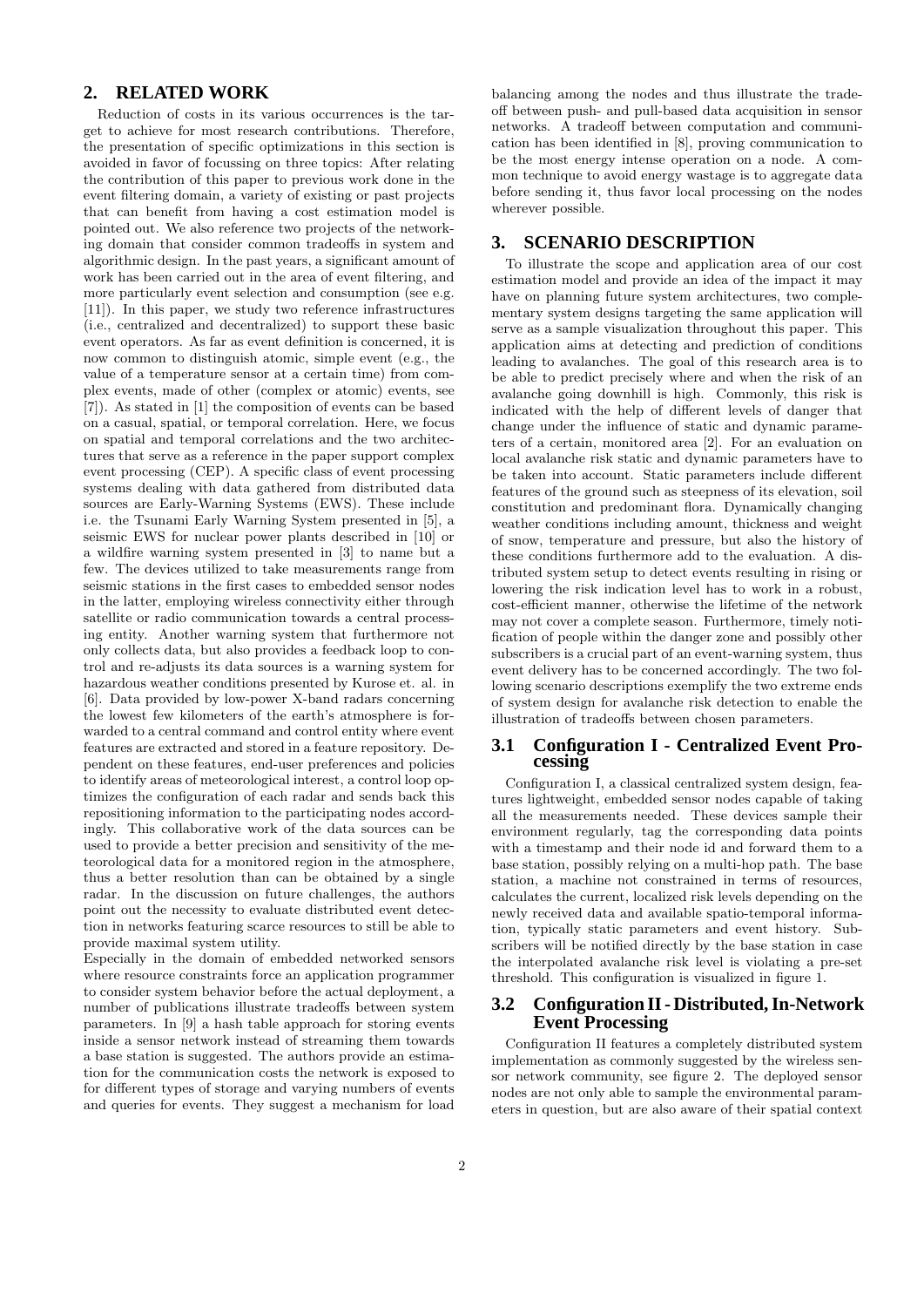

Figure 1: In a centralized configuration nodes stream raw data samples  $s_i$  towards a central entity for event recognition.



Figure 2: In a distributed configuration nodes detect events locally and send notifications to a base station.

and the temporal development of their sensed values. Data sampled is aggregated and processed locally on each sensor node, as opposed to sending raw data to a base station, and hence the task of detecting events is shifted from the central entity to the local instances of the network. An evaluation of the risk level that leads to a significant change will be reported to the base station upon detection, and a notification of the subscribers to this information may then be issued.

## **4. INFLUENTIAL COST PARAMETERS**

Costs are commonly defined as a value or resource not available any more after using it to accomplish a specific task. When looking at costs for event processing, the basic entity to calculate a certain cost for is a single event  $E_i$ . Since specifying what exactly to take into account for a cost estimation in event processing is highly domain-dependent, we decided to focus on three main cost parameters which strongly influence the decision on which configuration to favor:

• The generated network load, denoted by  $C_{network}(E_i)$ , describes the number of packets which need to be transferred within the network for event recognition. We assume packets to be of a fixed size and the costs for routing to be only dependent on the number of hops

traversed thus abstracting from a specific routing algorithm. This is feasible as it holds for the comparison of different system setups.

- Depending on the application domain, the delay of event recognition is important in order to be able to determine whether the requirements given by the application can be fulfilled. The delay of event recognition is denoted by  $C_{delay}(E_i)$ . It defines the time it takes to transfer the needed information to a base station.
- The storage needed in order to reliably detect and process events is indicated by  $C_{storage}(E_i)$ . This cost is an important factor to determine the resource settings of sensor nodes and therefore their physical dimension, but can be disregarded on the base station.

In the scope of this paper, we examine two dimensions of events which strongly influence the impact of the cost parameters on the total cost for a chosen configuration: The first distinction is drawn between local and distributed event detection. This distinction is straightforward as it considers the number of nodes which are involved within the process of event recognition. While in a local detection an event may be recognized by a single node, the data of several sensor nodes has to be aggregated for a distributed event. This may either be the case when the sensing range of a node cannot cover the complete area affected by an event or the accuracy of a single sensor involved is not sufficient to guarantee the precision demanded. On the other hand we consider the time-scale involved in the recognition of an event, namely the amount of previously sampled data that has to be taken into account to detect events. In case an event can be immediately derived upon the arrival of a data sample, we refer to this as an instantaneous event. History-sensitive events rely on previously sampled data items. Local acquisition of data samples on a sensor node affects the storage needed on each device. Both spatial and temporal event complexity are commonly subsumed under the concept of composite events, but have to be addressed separately in this context due to their differing impact on the investigated costs. According to these two dimensions of events, four different event classes are derived:

- $EC<sub>1</sub>$  (local, instantaneous event detection): This class of events features the most basic event detection possible, where only one node is involved and no historical information has to be kept. An example of such an event is a notification if any sensor senses a temperature below zero degrees.
- $EC<sub>2</sub>$  (distributed, instantaneous event detection): Events span over a spatial area, thus involve the participation of several nodes for detection, but memory has not to be provided. A representative of this event class is a notification upon the recognition of a temperature below zero for a certain area (e.g. a hill).
- $EC<sub>3</sub>$  (local, history-sensitive event detection): Detection of events is only possible in regard to the temporal context, thus data storage is mandatory. An example of this event class is to notify a subscriber if a sensor node has detected a temperature below zero for the last five minutes.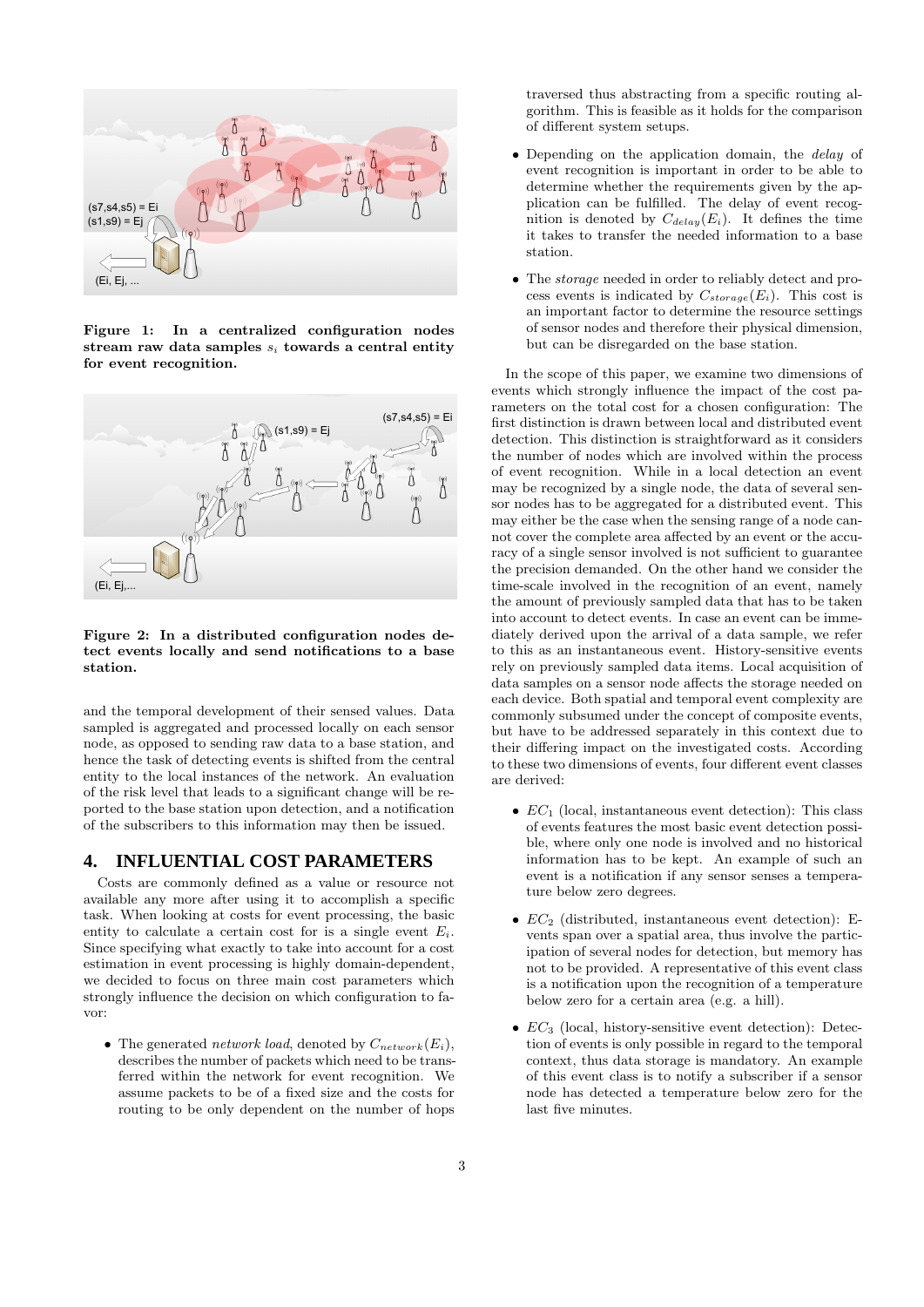•  $EC_4$  (distributed, history-sensitive event detection): Events span over a spatial area and have a temporal context that has to be stored. This kind of events include notifications if the temperature has been below zero for the last five minutes within a certain area.

For the sake of simplicity, we assume the deployment interval for both configurations to be of a constant time interval  $I$  divided into  $e$  time units (or epochs).  $r$  denotes the sampling rate measured by the number of samples taken per epoch. The number of active sensors on a node is  $k$ . The operational mode of the nodes is always on, i.e. we do not consider possible sleep-times of nodes. The total number of nodes within each configuration is denoted by n.

In the following we examine the costs of each event class within the sketched application scenarios.

## **4.1 Cost of Centralized Event Processing**

This classical architectural setup relies on a central entity that consumes raw data streams to apply event semantics. We consider the reporting rate of data items to equal the sampling rate and a data sample to fit into exactly one packet. As mentioned before, within this configuration storage is not a critical resource, thus its corresponding cost  $C_{storage}(E_i)$  is neglected.

#### *4.1.1 Network load*

All sensor nodes of the network forward their data samples to the central entity according to the given sampling rate  $r$ of  $k$  different sensors within an epoch  $e$ . They also possibly relay samples of other nodes sent to a base station (BS) in a multi-hop network. The cost function  $C_{network}(EC_i)$  in terms of packets transmitted for recognizing events of all event classes  $EC_i$  can therefore be described as

$$
C_{network}(EC_i) = \sum_{j=0}^{n} (r*e*k) \sum_{m=0}^{n} \chi(N_j, N_m)
$$
  
with  $\chi(N_j, N_m) := \begin{cases} 1 & N_m \text{ part of route } N_j \text{ to BS} \\ 0 & otherwise \end{cases}$ 

## *4.1.2 Delay of event detection*

If each node simply forwards its samples, the delay of the event detection is given by the time the network needs to forward the samples correlated to the event  $T_{route}(N_i, BS)$ (and thus depends on the location of the node  $N_i$  in regard to the base station) and the time the base station needs to process the incoming samples  $T_{p,BS}(EC_i)$ . Hence the cost function  $C_{delay}(EC_i)$  for calculating the delay is

$$
C_{delay}(EC_i) = T_{route}(N_j, BS) + T_{p, BS}(EC_i)
$$

## *4.1.3 Conclusion*

In a completely centralized setting, the notion of an event is formed at the central entity. As a consequence, data samples of all data sources have to be routed to this entity for event detection, independent of both the number of nodes that possibly contribute to the detection (local vs. distributed) and the number of samples of each node that have to be taken into consideration (instantaneous vs. historysensitive). Hence, the corresponding cost  $C_{network}(EC_i)$  is constant for all event classes  $EC_i$ . Looking at the cost in terms of delay  $C_{delay}(EC_i)$ , the cost estimation can also be

described with the same function for all event classes, but is dependent on the position of a node in the network, and the processing time necessary at the base station which will differ among event classes. An event raised by the reception of a data sample reported by a node close to the central entity will have a shorter delay than one raised on the opposite edge of a multi-hop network.

Remarkably, the costs for event processing in a centralized manner does neither depend on the event classes, nor on the frequency of the occurrence of events.

## **4.2 Cost of Distributed, In-Network Event Processing**

Distributed event detection involves in-network processing which means that event semantics are applied on the node themselves. Instead of sending data items to a central entity, only the occurrence of an event without the corresponding raw data items are reported. For comparability reasons, we assume an event notification to fit into one packet. In the following,  $f_{local}(E_i, N_j)$  denotes the frequency of the local occurrence of an event  $E_i$  at node  $N_i$ .  $f_{spatial}(E_i, N_m)$  the occurrence of a spatially distributed event  $E_i$  at the master node  $N_m$  coordinating distributed event detection among nodes, where  $n_{min}$  is the minimum number of nodes participating in recognizing such a distributed event. Note that  $f_{local}(E_i, N_j)$  is typically higher than  $f_{spatial}(E_i, N_m)$  since the later depends on the agreement of several nodes. Furthermore, the size of the history window for history-sensitive event recognition is denoted by  $\Delta t$ , a fraction of the interval *I*, thus  $\Delta t = l^*e$  with  $l \in N$ .

## *4.2.1 Network load*

A sensor node will report the local recognition of an event when a corresponding data item leading to meeting the event condition has been sampled, hence the cost in terms of packets transmitted for detecting a local, instantaneous event is simply

$$
C_{network}(EC_1) = \sum_{j=0}^{n} f_{local}(E_i, N_j) * \sum_{m=0}^{n} \chi(N_j, N_m)
$$
  
with  $\chi(N_j, N_m) := \begin{cases} 1 & N_m \text{ part of route } N_j \text{ to } N_m \\ 0 & otherwise \end{cases}$ 

Distributed event recognition relies on message exchange of several nodes. Given a predefined clustering with a determined master node, the simplest algorithm to achieve the notion of a spatial event is for a node raising the local event to notify its master node. In case a predefined threshold number of local event occurrences are reported by the participating nodes within a time frame, i.e. an epoch, the master sends out an event notification to be routed to the base station. With  $M$  being the set of all master nodes within the network, the cost this collaborative event recognition imposes can therefore be described as:

$$
C_{network}(EC_2) = \sum_{\forall m: N_m \in M} (f_{spatial}(E_i, N_m) * \sum_{j=0}^n \chi(N_m, N_j)
$$
  
+ 
$$
\sum_{\forall s: N_s \in S_m} f_{local}(E_i, N_s) * n_i * \sum_{q=0}^n \chi(N_s, N_q, N_m))
$$
  
with 
$$
\chi(N_i, N_j, N_k) := \begin{cases} 1 & N_j \text{ part of route } N_i \text{ to } N_k \\ 0 & otherwise \end{cases}
$$

Note that the network load is not affected by history-sensitive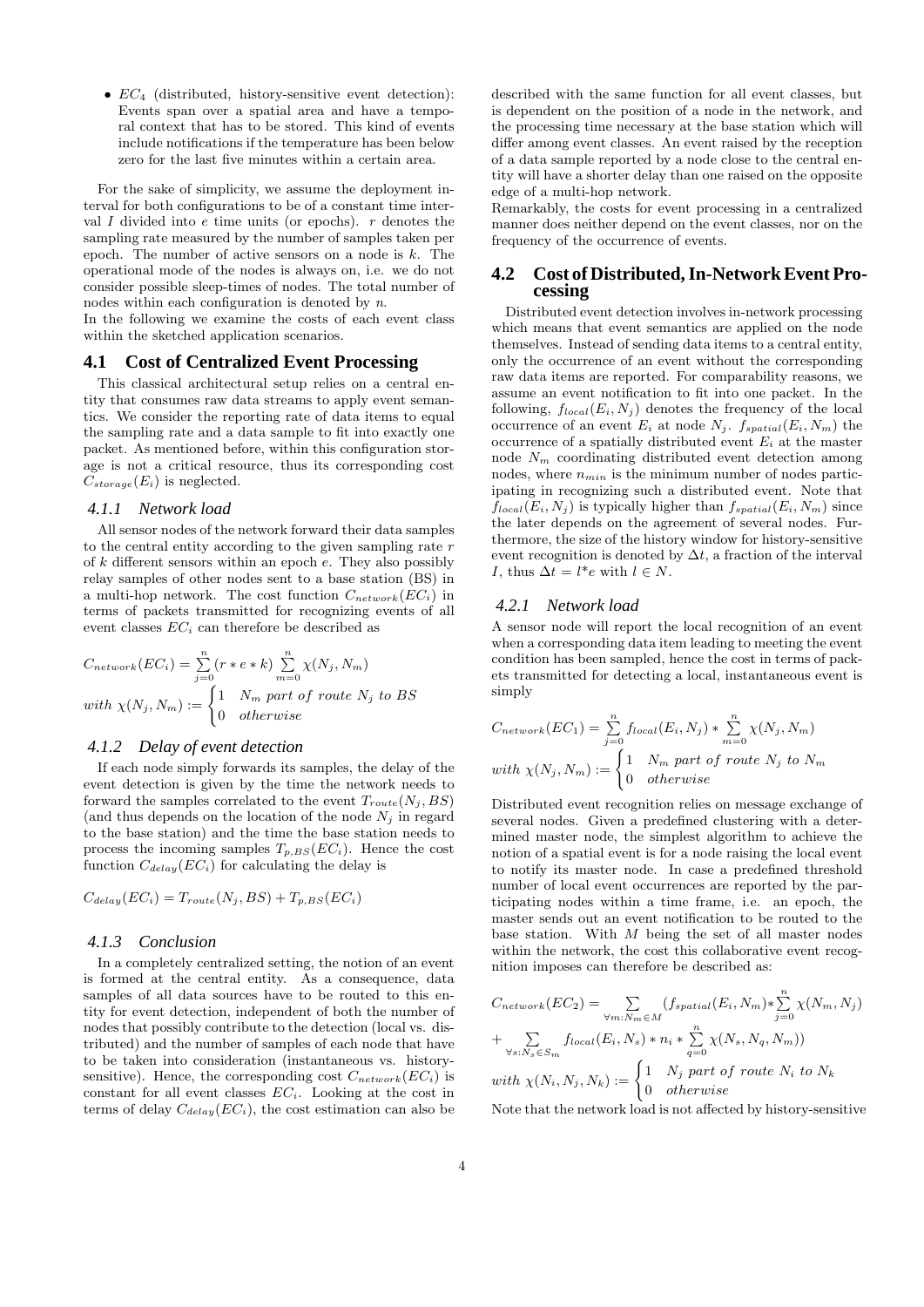types of event since this information is processed locally on each node. Therefore, the associated cost functions for EC3 and EC4 are simply equal to their instantaneous counterparts:

 $C_{network}(EC_3) = C_{network}(EC_1)$  $C_{network}(EC_4) = C_{network}(EC_2)$ 

### *4.2.2 Delay of event detection*

The cost function to specify the delay of reporting a local event of event class  $EC<sub>1</sub>$  is the sum of the time needed to process the data on the sensor node to raise this event and for routing the event notification to the base station.

$$
C_{delay}(EC_1) = T_{p,local}(E_i) + T_{route}(N_j, BS)
$$

Since distributed event reporting relies on the cooperation of several nodes, the respective cost function  $C_{delay}(EC_2)$ for the delay reflects this in terms of additional time needed. Local node processing time, time spend for routing the event from the location of local event occurrence  $N_s$  to a master node  $N_m$  and from a master to the base station as well as the maximum time fraction a master node waits for incoming local event notifications including the processing time  $T_{p,spatial}(N_m, E_i)$  sum up to the overall costs in delay.

 $C_{delay}(EC_2) =$  $T_{p,local}(N_s, E_i) + T_{route}(N_s, N_m)$  $+ T_{p,spatial}(N_m, E_i) + T_{route}(N_m, BS)$ 

Events involving the evaluation of history information on a node contribute to the overall complexity of the event detection scheme. This increase in complexity can be observed as a longer processing time depending on the size of history information considered per event  $T_{P,mem}(E_i)$ , as well as an increased demand for data storage addressed in the next subsection. Therefore, the delay for event classes  $EC_3$ and  $EC_4$  can be expressed as

$$
C_{delay}(EC_3) = C_{network}(EC_1) + T_{p,mem}(E_i)
$$
  

$$
C_{delay}(EC_4) = C_{network}(EC_2) + T_{p,mem}(E_i)
$$

#### *4.2.3 Data Storage*

While network load and delay are parameters of a cost function that have to be taken into consideration independent of the utilized class of devices chosen as data sources, storage and processing capability are only critical resources when deploying embedded devices. Within a centralized event processing configuration we assume all nodes to be able to fulfill the minimum requirements for providing store and forward mechanisms. In case a distributed, in-network event detection configuration is provided, the cost of storage has to be explicitly addressed. Note that the additional storage cost for event classes  $EC_1$  and  $EC_2$  are disregarded as they do not employ temporal context and the costs depicted are costs per node.

$$
C_{storage}(EC_3) = l * k * r
$$

For determination of the storage costs for events of  $EC<sub>4</sub>$ , a distinction between master nodes and all others is necessary. In the later case, the corresponding cost equal those of  $EC<sub>4</sub>$ ,

while master node have to provide additional resources for incoming local event messages.

$$
C_{storage}(EC_4) = l * k * r + n_{min}
$$

#### *4.2.4 Conclusion*

In a distributed event processing architecture used for localized event detection two major effects can be observed: First of all, the network load is primarily depending on the number of events locally detected for all event classes, hence is independent of the sampling rate. However, this advantage comes at the prize of a higher processing burden on the nodes, higher storage costs to enable the detection of temporally composite events and a lack of raw data at a central entity. Furthermore, the cost in terms of delay for event notification, unless a distributed detection schema is chosen, strongly relates the event complexity to the availability of local processing capabilities. As a consequence, the delay for routing is not the dominant factor for choosing a configuration, but rather the deployed hardware of the data sources.

# **5. COST MODEL UTILITY**

The benefit of applying a cost estimation model as presented in the last section for choosing a specific network configuration for event processing can be best evaluated with the help of a use case. Considering the avalanche scenario as presented in 3, the idea is to clarify the interdependencies of the identified parameters by varying the operational circumstances of the application domain.. This study is far from being exhaustive, it rather tries to point out correlations as well as critical measures that heavily influence an infrastructural decision.

## **5.1 Data Rate vs. Event Rate**

High data rates are usually needed when the occurrence of critical events (e.g. the rise of the risk level for an avalanche to a critical value) has to be detected with a minimal delay, or the temporal complexity of events demand for a high data granularity. On the other hand, the event rates are bounded by the data rate while the event rate does not influence the data rate. Note that from a data perspective, events can be seen as a semantical compression of data streams, so the increase of the event rate in consequence of an increase of the data rate will be orders of magnitude smaller.

A higher data rate will directly impact the network load within the centralized setting, as described in section 4.1.1. Highering the data rate will therefore lead to a factorial increase of the network costs of an event. Within the distributed, in-network configuration, a higher data rate does not influence the network costs whatsoever (unless it correlates with the event rate).

Whenever the event rate within the application scenario is raised (which is basically determined by the application domain), the distributed, in-network configuration has to accept higher network load. As long as the capabilities of the base station are not exceeded, a centralized approach is oblivious to a variance of the event rate.